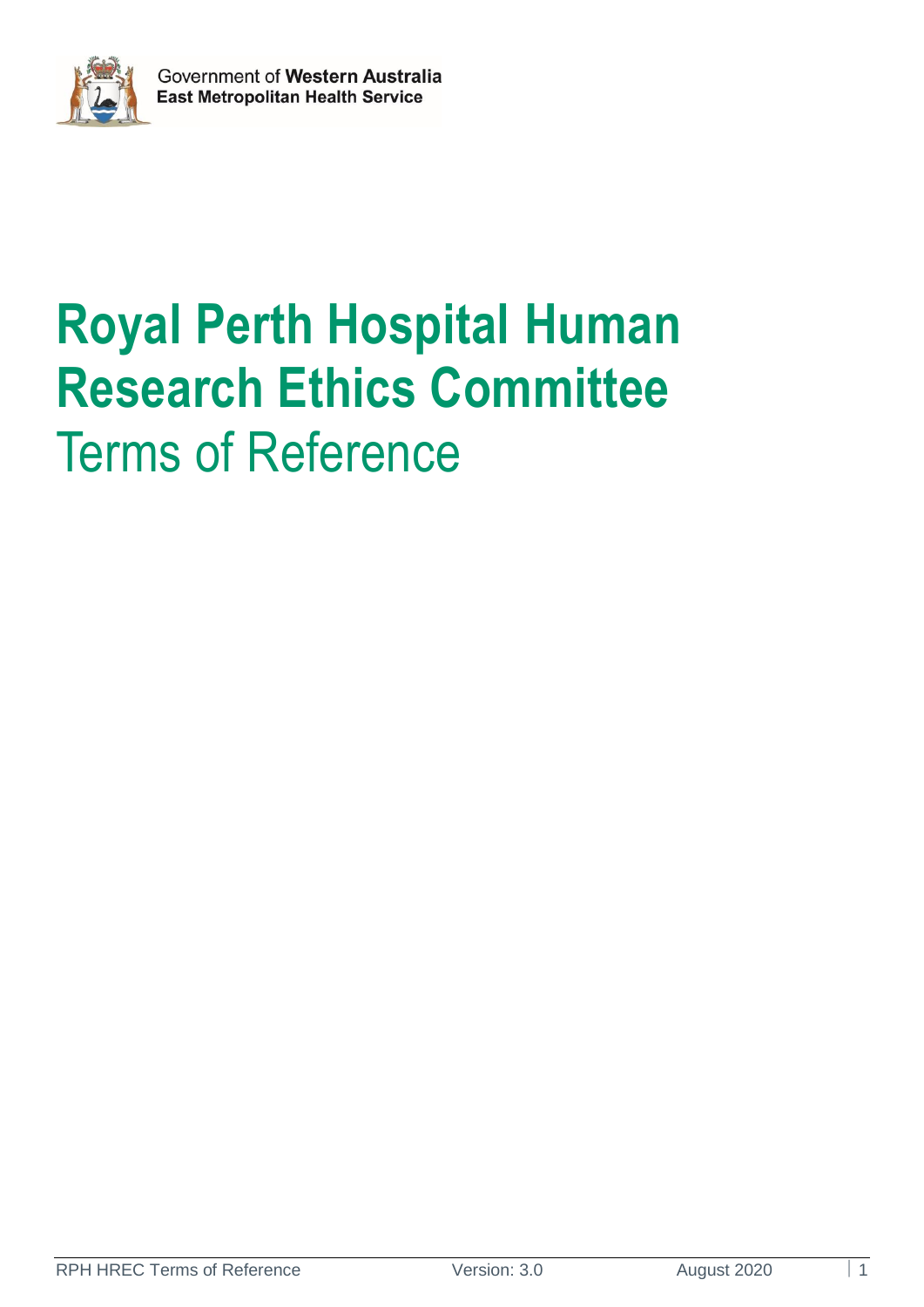# **Table of Contents**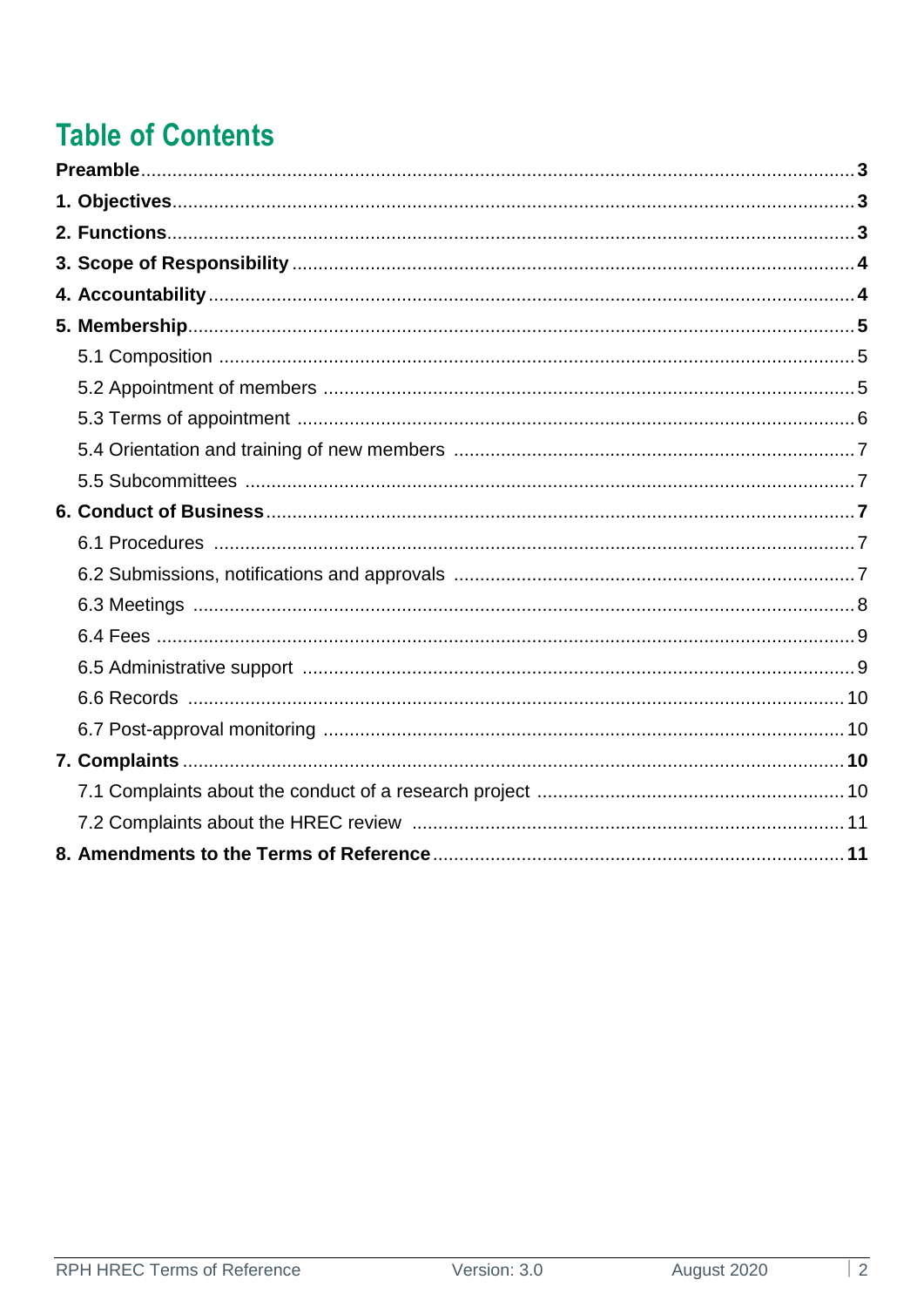## **Preamble**

These Terms of Reference (TOR) describe the functions and status of the Royal Perth Hospital Human Research Ethics Committee (RPH HREC) established by the East Metropolitan Health Service (EMHS) to conduct scientific and ethical review of proposed research projects.

The National Health and Medical Research Committee (NHMRC) National Statement on Ethical Conduct in Human Research (2007; Updated 2018) (National Statement) does not prescribe how HREC TOR are written nor is there a statutory authority invested in such HREC TOR. However, the *Therapeutic Goods Act 1989* requires that HRECs follow the guidelines laid out in the National Statement for the purposes of studies involving access to unapproved therapeutic goods and the NHMRC requires compliance with the National Statement for studies funded by the NHMRC. It is therefore important to provide a clear description of the functions, responsibilities and management of the HREC for the purposes of complying with the National Statement and TGA Act. Furthermore, all WA Health HRECs operate in accordance with the WA Health Research Governance Policy and Procedures (2012).

The RPH HREC's function is to determine the scientific merit and ethical acceptability of proposed research projects and to monitor the conduct of approved projects to their completion. On approval, the RPH HREC provides a letter to the project's Coordinating Principle Investigator (CPI) to be used by the CPI as evidence of ethical approval in support of site governance submissions. The decision to authorise (or not authorise) a research project ethically approved by the RPH HREC rests with the Executive Director (or delegate) of the project site(s).

### **1. Objectives**

The HREC objectives are to:

- 1.1 Protect the mental and physical welfare, rights, dignity and safety of participants in research involving humans, their data or tissue.
- 1.2 Review and monitor approved research projects in accordance with the requirements set out in the National Statement.
- 1.3 Facilitate ethical research through efficient and effective review processes.
- 1.4 Promote ethical standards of human research.

### **2. Functions**

The HREC functions are to:

- 2.1 Provide independent, consistent and timely review of the scientific merit and ethical acceptability of research projects involving humans, their data or tissue.
- 2.2 Provide ethical oversight, monitoring and advice for research projects involving humans, their data or tissue.
- 2.3 Provide advice to the EMHS on research ethics principles and policies to assist in the development of effective and ethical human research-related policies and procedures.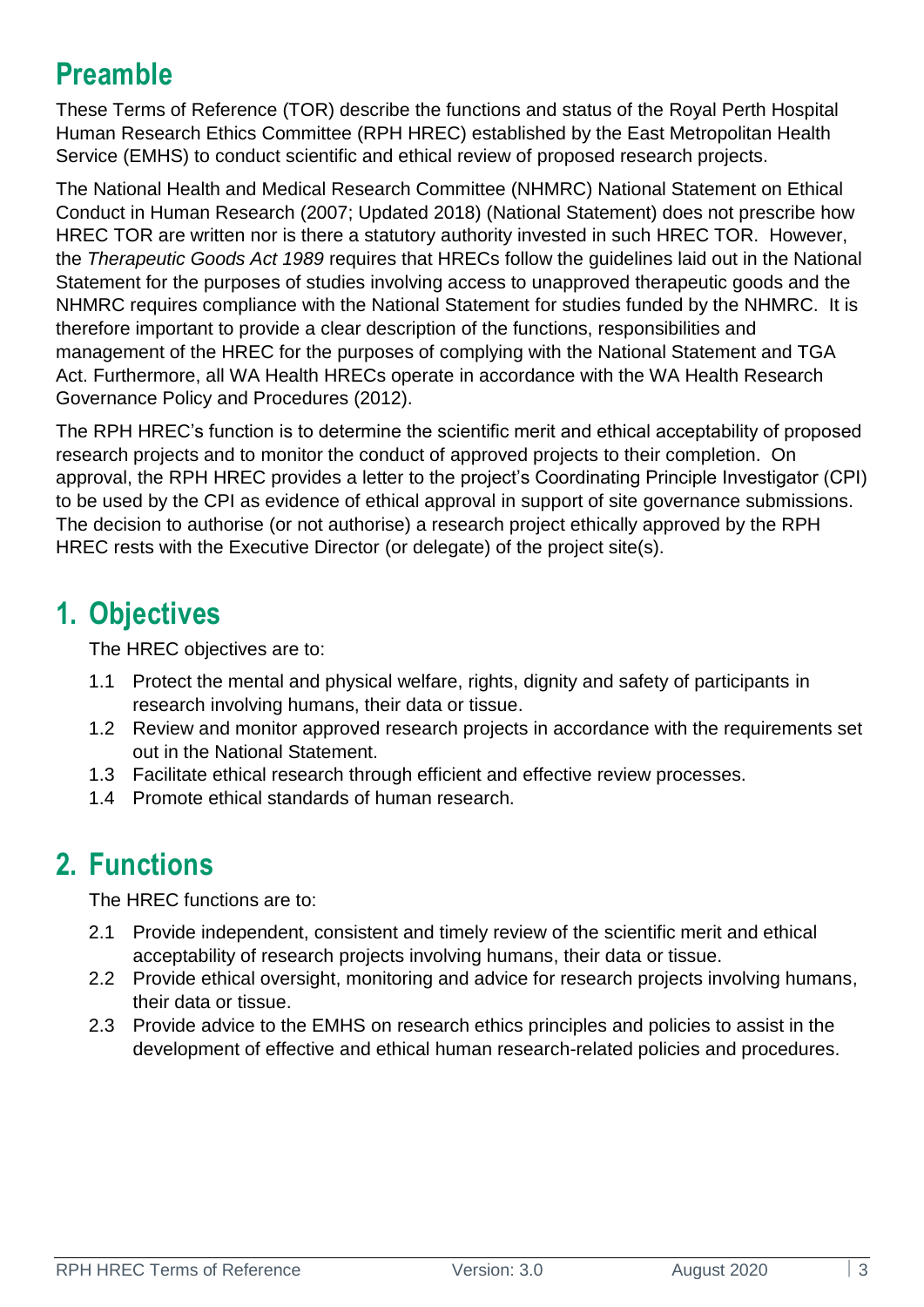### **3. Scope of Responsibility**

- 3.1. As the HREC established and maintained by the EMHS, the RPH HREC is primarily responsible for the ethical review and monitoring of human research projects conducted at EMHS sites.
- 3.2. The RPH HREC also reviews and monitors human research projects to be conducted at multiple WA Health sites under the WA Health Single Ethical Review of Multi-Centre Research Scheme.
- 3.3. Research involving humans includes research on pharmaceuticals, medical devices, medical radiation and imaging, surgical procedures, biological samples, medical records, as well as epidemiological, social, and psychological investigations.

### **4. Accountability**

- 4.1. The HREC is accountable to the EMHS Chief Executive (CE) via the EMHS Area Director of Clinical Services (ADCS).
- 4.2. The HREC provides a financial year annual report to the EMHS Area Executive Group (AEG) and CE summarising:
	- HREC membership and training:
	- The number of new proposals reviewed and approved;
	- Monitoring activities:
	- A description of any complaints received and their outcome;
	- Any general issues arising and their capacity to acquit their objectives and functions.
- 4.3. After ADCS review and CE approval, the annual report is provided to the EMHS Area Executive Group (AEG)
- 4.4. The HREC may from time to time bring to the attention of the ADCS or CE issues of significant concern.
- 4.5. The HREC provides calendar year reports to the Australian Health Ethics Committee (AHEC) in accordance with the requirements of the NHMRC and the Federal Privacy Commissioner in accordance with the requirements of the Privacy Act 1988 (Cwth)
- 4.6. The HREC TOR and membership list are available upon request and published on the EMHS website.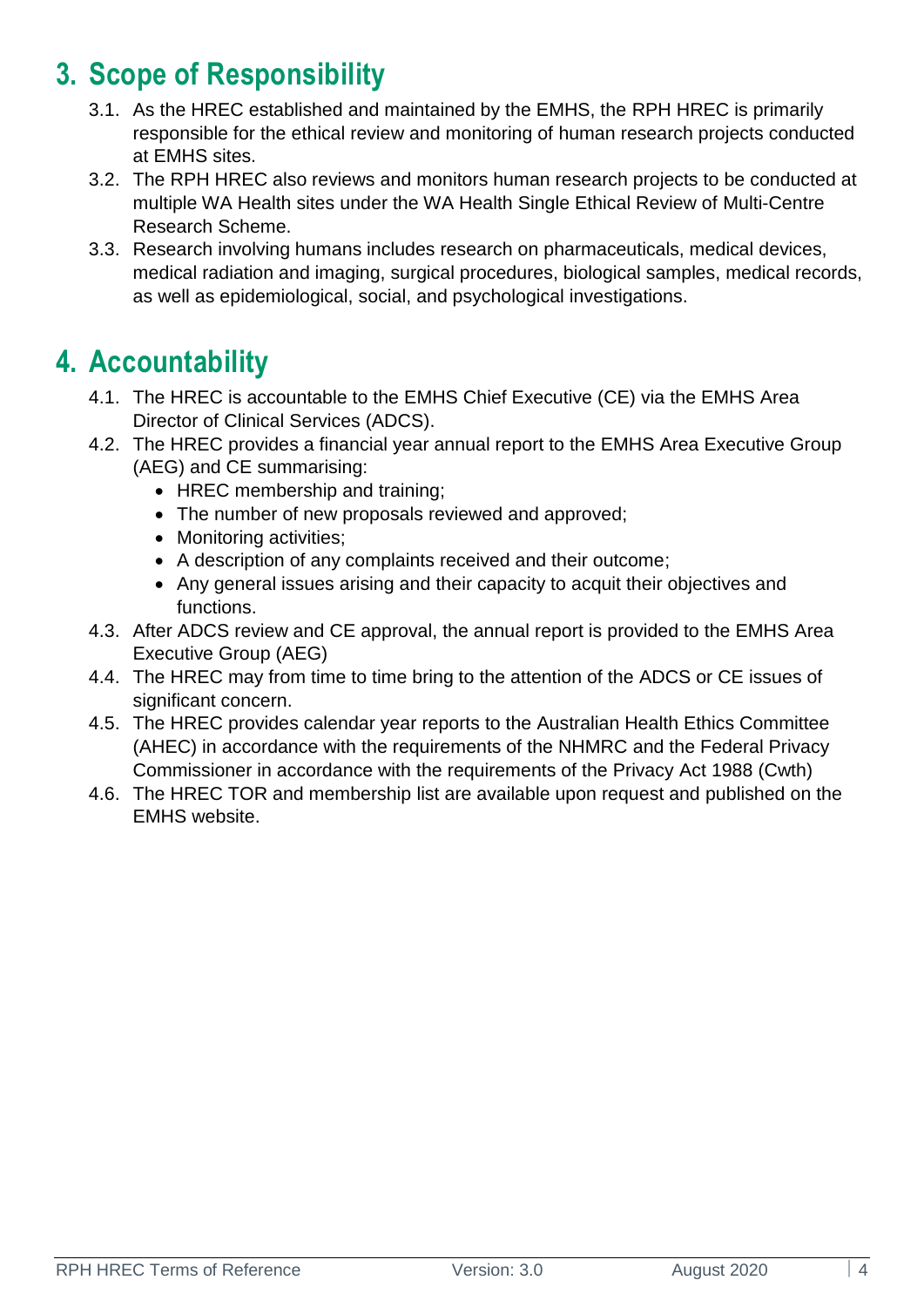### **5. Membership**

### **5.1 Composition**

- 5.1.1. The composition of the HREC is in accordance with Section 5 of the National Statement.
- 5.1.2. Minimum membership is eight members, being as far as possible an equal number of men and women, and at least one third of the members should be from outside the institution for which the HREC is reviewing research. The minimum membership is:
	- a) a chairperson, with suitable experience whose other responsibilities will not impair the HREC's capacity to carry out its obligations under the National Statement;
	- b) at least two members who are lay people, one man and one woman, who have no affiliation with the institution or organisation, and who are not currently involved in medical, scientific, or legal work
	- c) at least one member with knowledge of, and current experience in, the professional care, counselling or treatment of people, for example, a nurse or social worker
	- d) at least one member who performs a pastoral care role in a community, for example, a minister of religion or an Aboriginal elder
	- e) at least one member who is a lawyer, but not a lawyer engaged to advise the institution
	- f) at least two medically/scientifically qualified members with current research experience relevant to research proposals to be considered at the meetings they attend. These two members may be selected, according to need, from a pool of further members (see TOR 5.1.6).
- 5.1.3. No member may be appointed in more than one category, but in each category proxy members may be appointed to ensure all categories required by the National Statement are present or available to provide comment for all meetings.
- 5.1.4. Where required, the HREC may seek advice from appropriate experts to assist with the review of a project. However, the HREC must be satisfied that such experts have no conflicts of interest in relation to the project under consideration arising from any personal involvement in the project, any financial interest in the outcome or any involvement in competing research. Such person(s) will be required to provide an undertaking of confidentiality and will not be entitled to vote on any matter.
- 5.1.5. In the interests of transparency and for training/mentoring, any person may request attendance at an HREC meeting as an observer. Attendance will be at the discretion of the Chairperson and the attendee must sign a confidentiality and conflict-of-interest declaration prior to the meeting. Observers may not participate in discussions about specific items on the agenda or HREC decisions.
- 5.1.6. Additional members may be appointed to ensure the HREC has the expertise required to assess the applications submitted to it for consideration. If additional members are appointed the core composition of the HREC will continue to reflect the diversity and balance of members, including gender and the relative proportion of institutional and non-institutional members, required by Section 5 of the National Statement (see TOR 5.1.2).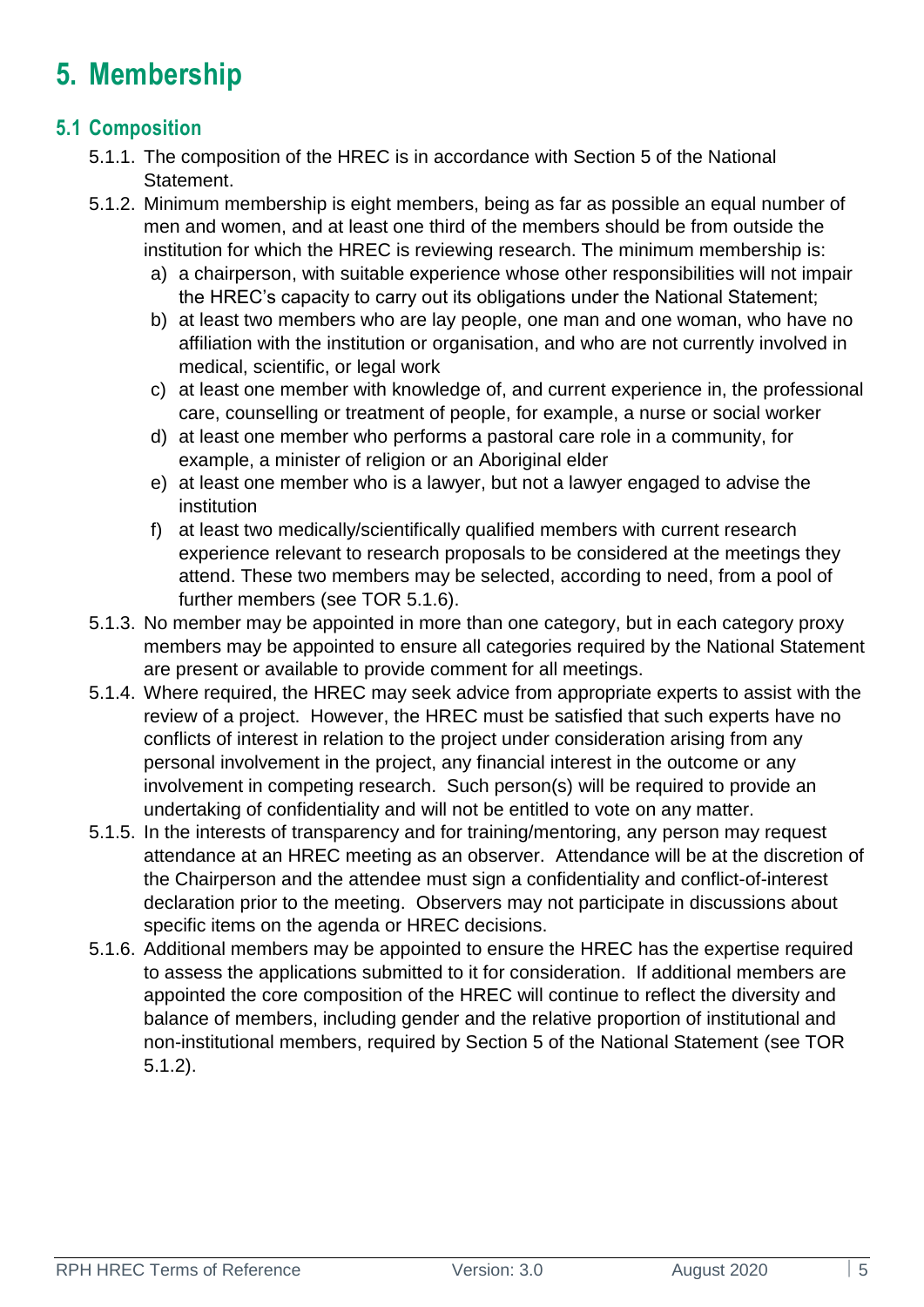### **5.2 Appointment of members**

- 5.2.1 Members are appointed as individuals for their knowledge, qualities and experience rather than as representatives of any organisation or group.
- 5.2.2 Prospective members may be recruited by direct approach, personal reference/nomination or following advertisement.
- 5.2.3 Prospective members are asked to provide a copy of their Curriculum Vitae and must agree to their name and profession being made available to the public, including being published on the [EMHS website.](http://southmetropolitan.health.wa.gov.au/services/about.aspx?SiteID=13&ServiceID=529) They are asked to attend an HREC meeting as an observer to gain a direct understanding of what the role entails.
- 5.2.4 A selection committee, consisting at minimum of the Chairperson and HREC Coordinator, review the prospective member's CV and interview them before making a recommendation to the EMHS ADCS.
- 5.2.5 Members are appointed by the EMHS ADCS and receive a formal letter of appointment detailing the terms of appointment (see TOR 5.3).
- 5.2.6 The Chairperson is appointed by the EMHS ADCS following nomination by the HREC members. In the absence of the Chairperson at a meeting, a proxy Chairperson elected by the HREC members will perform the role and duties of the Chairperson.
- 5.2.7 The HREC Chairperson may delegate limited specified tasks to a Delegate of the Chair (DoC). The DoC is responsible for signing correspondence on behalf of the HREC and the review of HREC-requested changes to applications, administrative amendments and annual/final reports. Delegations are documented in writing, specifying the scope of delegated tasks.

### **5.3 Terms of appointment**

- 5.3.1 The letter of appointment includes:
	- Date of appointment:
	- Term of appointment;
	- Category of membership;
	- Assurance that indemnity will be provided in respect of liabilities that may arise in the course of bona fide conduct of their duties as a HREC member;
	- Conditions of appointment.
- 5.3.2 Members are required to sign a confidentiality agreement and agree to the HREC conflict of interest policy and process.
- 5.3.3 Members are appointed for an initial period of three years, with renewal by mutual agreement. To ensure the development of expertise among HREC members, as well as continuity and consistency in decision making, there is no mandatory limit to the number of consecutive terms a member may serve. Members will be advised when their term is due to expire and they can opt to continue if they wish, after which a new appointment letter will be issued for a further three-year period.
- 5.3.4 A member may resign from the HREC at any time upon giving notice in writing to the Chairperson. Steps will be taken to fill the arising vacancy.
- 5.3.5 Members may take a planned leave of absence from the HREC for up to 6 months. Steps will be taken to fill the vacancy for the period or to recruit an additional permanent member.
- 5.3.6 Membership may lapse if a member fails to attend, or provide written comments for, three consecutive meetings of the HREC without explanation, unless exceptional circumstances exist.
- 5.3.7 EMHS provides indemnity for members of the HREC for any liabilities that arise as a result of the member exercising their duties as a member in good faith. Such indemnity is provided through RiskCover (Insurance Commission of Western Australia).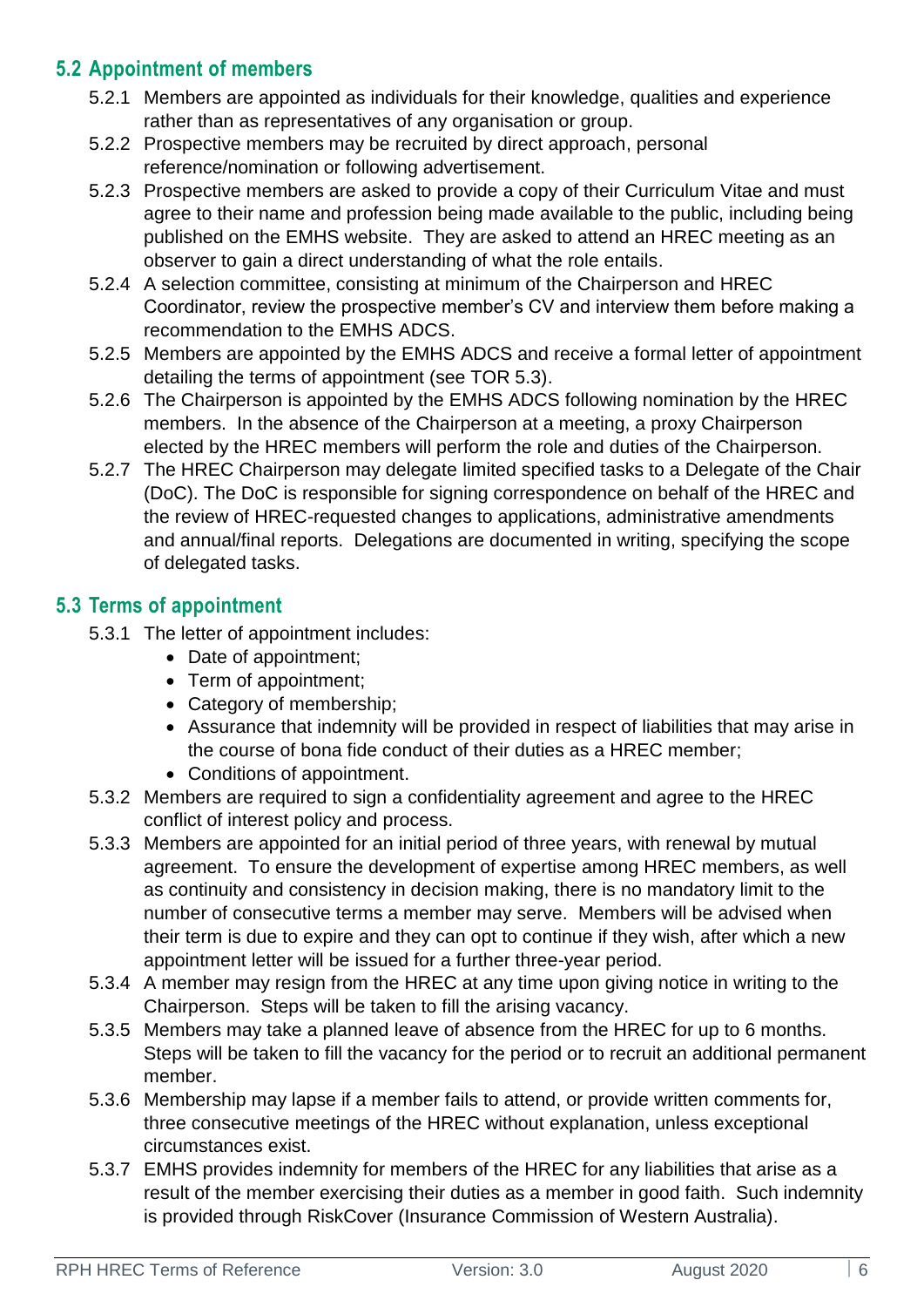- 5.3.8 Members are not paid a sitting fee for attendance at HREC meetings. Members are reimbursed by EMHS for legitimate expenses incurred in attending HREC meetings, such as travelling and parking expenses, by EMHS or free parking is provided.
- 5.3.9 Members should attend continuing education or training programs in research ethics at least every three years. EMHS will support access to such education and training.

#### **5.4 Orientation and training of new members**

- 5.4.1 New HREC members are provided with orientation, consisting of:
	- An informal meeting with the Chairperson and Coordinator to explain their role as an HREC member and the HREC processes and procedures;
	- An opportunity to observe an HREC meeting before their appointment takes effect;
	- The opportunity to 'partner' with another HREC member in the same category for early reviews;
	- Coaching from the Chairperson and Coordinator.
- 5.4.2 New members receive an orientation package containing the following:
	- HREC Terms of Reference;
	- A current list of members' names and key contacts (i.e., The Chairperson and Coordinator);
	- NHMRC National Statement on Ethical Conduct in Human Research (2007; Updated 2018);
	- The Australian Code for the Responsible Conduct of Research (2018);
	- WA Health Research Governance and Single Ethical Review Standard Operating Procedures;
	- Recent previous reports on the HREC's activities;
	- Any other relevant information about the HREC's processes, procedures and protocols.
- 5.4.3 New members are encouraged to undertake online training and/or attend WA Health and NHMRC education and training sessions as soon as practicable after their appointment. Reasonable costs associated with training and education sessions is available to be covered by EMHS, with requests submitted to EMHS Executive via the HREC Coordinator.

#### **5.5 Subcommittees**

5.5.1 The HREC may form subcommittees or panels as required to carry out a scientific or technical review of a research proposal submitted to the HREC or any other function determined by the HREC. The Chair of any such subcommittee will be appointed by the HREC. Members of the subcommittee need not be members of the HREC. Subcommittees report to and are responsible to the HREC.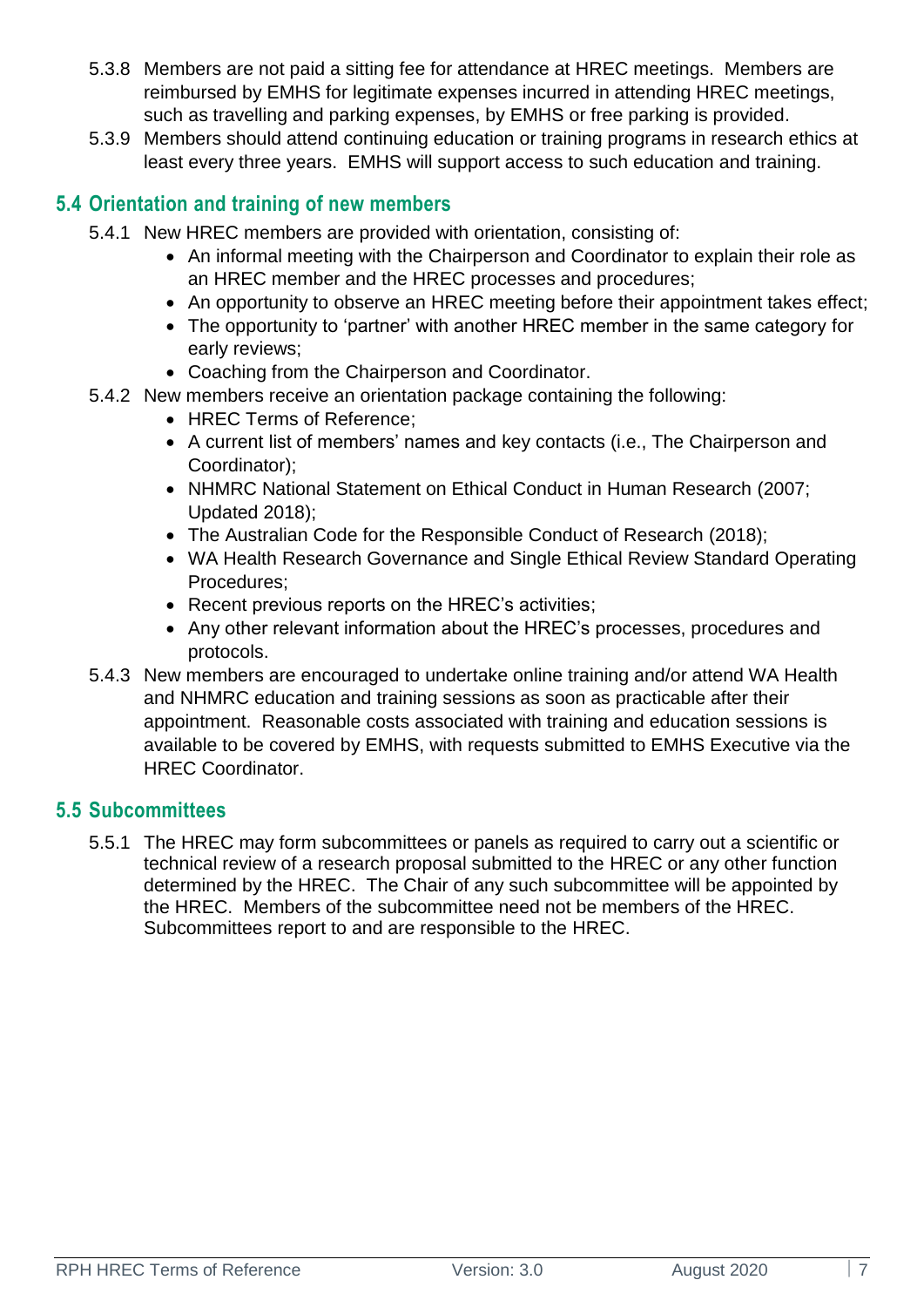## **6. Conduct of business**

#### **6.1 Procedures**

- 6.1.1 The HREC performs its functions by adopting operating procedures that fulfill the requirements laid out in the National Statement. These procedures are available on the EMHS and the RGS websites and are available in hard copy on request.
- 6.1.2 Submission and other procedures are standardised to the extent possible with other WA Health HRECs and are regularly reviewed and updated to ensure compliance with the WA Health Research Governance Policy and Procedures (2012) and other relevant policy frameworks and guidelines.

### **6.2 Submissions, notifications and approvals**

- 6.2.1 Applications for ethical approval must be submitted via the WA Health Research Governance Service (RGS) by the relevant meeting closing date.
- 6.2.2 Guidelines are provided to assist applicants to prepare applications and all submissions are pre-reviewed by the HREC Coordinator, who also provides general advice to WA Health staff and external researchers on research ethics principles and submission requirements.
- 6.2.3 The HREC Chairperson, in consultation with the Coordinator, may withhold submissions they deem incomplete or underdeveloped from the HREC meeting. The Chairperson and Coordinator are responsible for ensuring only submissions of sufficient quality and completeness are included on HREC meeting agendas and, to the extent possible, assisting applicants to meet the necessary standards.
- 6.2.4 Applicants are not routinely required to attend the HREC meeting. Applicants may request attendance but this is at the discretion of the Chairperson who will assess the potential benefits of the applicant's attendance to the review process.
- 6.2.5 The HREC may request the applicant supply further information in relation to an application and/or request the applicant attend the HREC meeting for the purpose of providing information to, and answering questions from, the members.
- 6.2.6 The HREC will consider every correctly completed application that it receives at its next available meeting following receipt of the application by the relevant closing date. The HREC Coordinator will circulate the completed application and associated documents received with a meeting agenda to attending HREC members at least 7 days prior to the meeting.
- 6.2.7 If the HREC delegates consideration of an application/other matter before it to a subcommittee or panel, EMHS Research Hub will forward papers to the subcommittee/panel members. The HREC may also obtain expert scientific/technical advice (see TOR 5.1.4).
- 6.2.8 In the interest of minimising duplication of scientific and ethical review, the HREC will take into account prior scientific review (such as conducted during a grant review process) and prior ethical review of applications.
- 6.2.9 The HREC will notify the applicant in writing, advising whether their application has received ethical approval and any conditions of that approval.
- 6.2.10 In addition to formal written communication with applicants, the HREC, its Chairperson and Coordinator will use informal methods of communication, including phone calls and face-to-face meetings, to resolve expeditiously outstanding issues or queries relating to an application.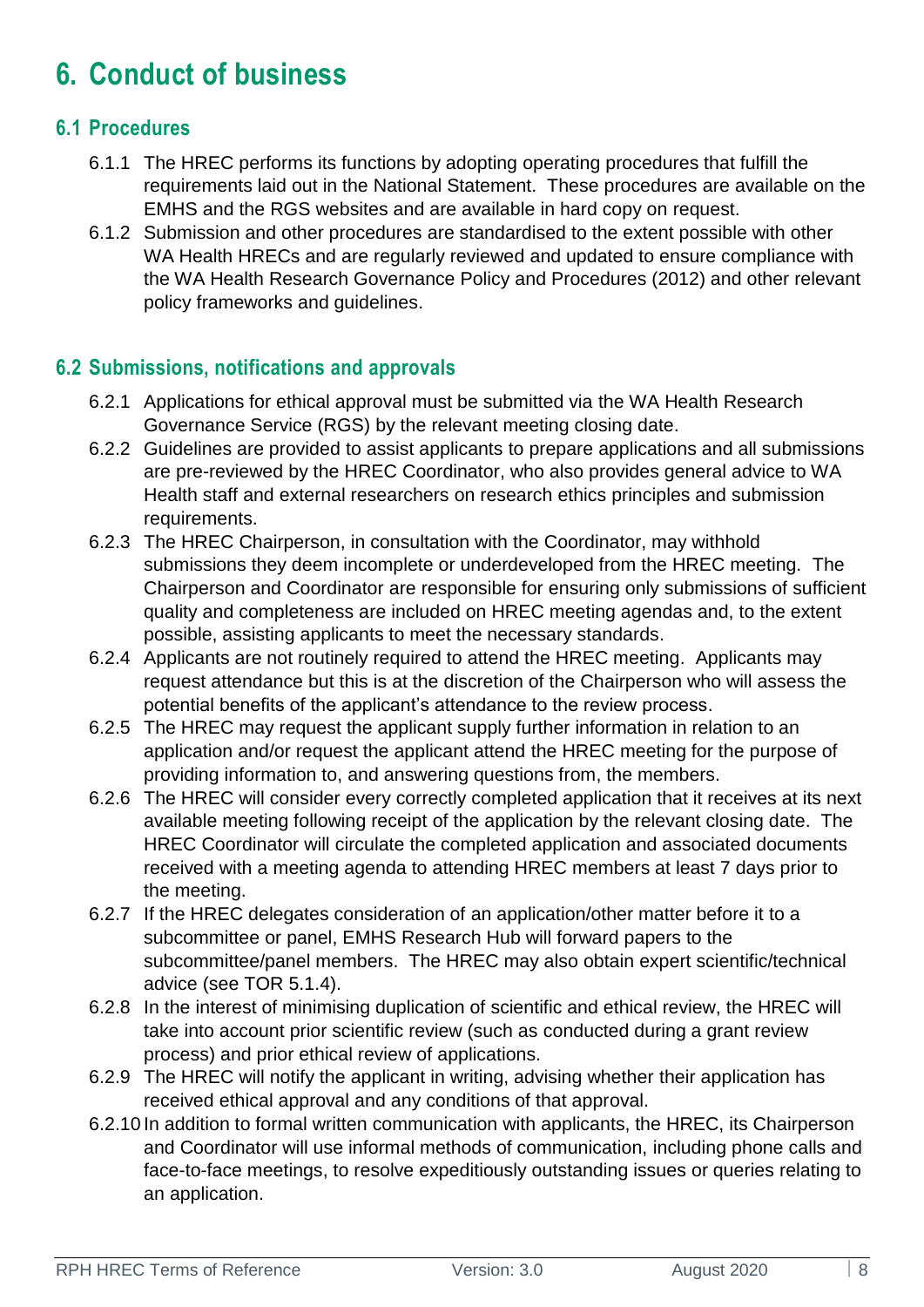### **6.3 Meetings**

- 6.3.1 The HREC will meet monthly, a minimum of 11 times in a calendar year.
- 6.3.2 Meeting dates and deadlines will be published on the EMHS and the RGS websites no later than 1<sup>st</sup> September of the preceding year.
- 6.3.3 Consistent with the National Statement a quorum will be deemed to have been reached where the minimum membership described in TOR 5.1.2 has been provided with meeting papers and given an opportunity to provide comment in time for the meeting.
- 6.3.4 Any member of the HREC who has any interest, financial or otherwise, in a proposal or other related matter(s) considered by the HREC, should as soon as practicable declare such interest. If the member is present at a meeting at which the project is the subject of consideration, the member will withdraw from the meeting until the HREC's consideration of the relevant matter has been completed. The member will not participate in the discussions and will not be entitled to vote in the decision with respect to the matter. All declarations of interest and absence of the member(s) concerned will be minuted.
- 6.3.5 The HREC will endeavor to reach a decision about the ethical acceptability of a proposal by unanimous consensus. Where a unanimous decision is not reached, the decision will be considered to be carried by a majority of two-thirds of members who examined the proposal, provided the majority includes at least one layperson. The minutes will note any minority view.

#### **6.4 Fees**

6.4.1 A fee will be charged for HREC review of commercially sponsored projects and the schedule of fees published on the EMHS website. Fees will be in line with national trends and other WA Health HRECs.

### **6.5 Administrative support**

- 6.5.1 The EMHS Research Hub will:
	- Provide general and project-specific advice about research ethics principles and requirements to EMHS staff/researchers, other WA Health service staff and external partners (e.g., university researchers) (See TOR 3, 6.2.2, 6.2.9-6.2.10);
	- Receive all applications and correspondence addressed to the HREC (See TOR 6.2, 6.7 & 7);
	- Pre-review new ethics applications, as well as monitoring reports, amendment requests and safety reports and preparing these for review by the HREC, the Chairperson or a delegate (as applicable) (See TOR 6.2 & 6.7);
	- Act as the primary source of communication between the HREC and researchers and ensure this communication is effective and timely throughout all stages of the review process and, subsequently, over the life-cycle of active projects (see TOR 6.2 & 6.7);
	- Organise the annual HREC meeting schedule and maintain an 'apologies calendar' to help ensure meetings are quorate (see TOR 5.1 & 6.3);
	- Compile meeting agendas and papers and ensure HREC members have access to any additional information, briefings or guidelines necessary to review the applications before it (see TOR 6.3);
	- Ensure the smooth running of HREC meetings (see TOR 6.3);
	- Efficiently draft the HREC meeting minutes and decision letters for review by the Chairperson and dissemination to researchers (see TOR 6.3);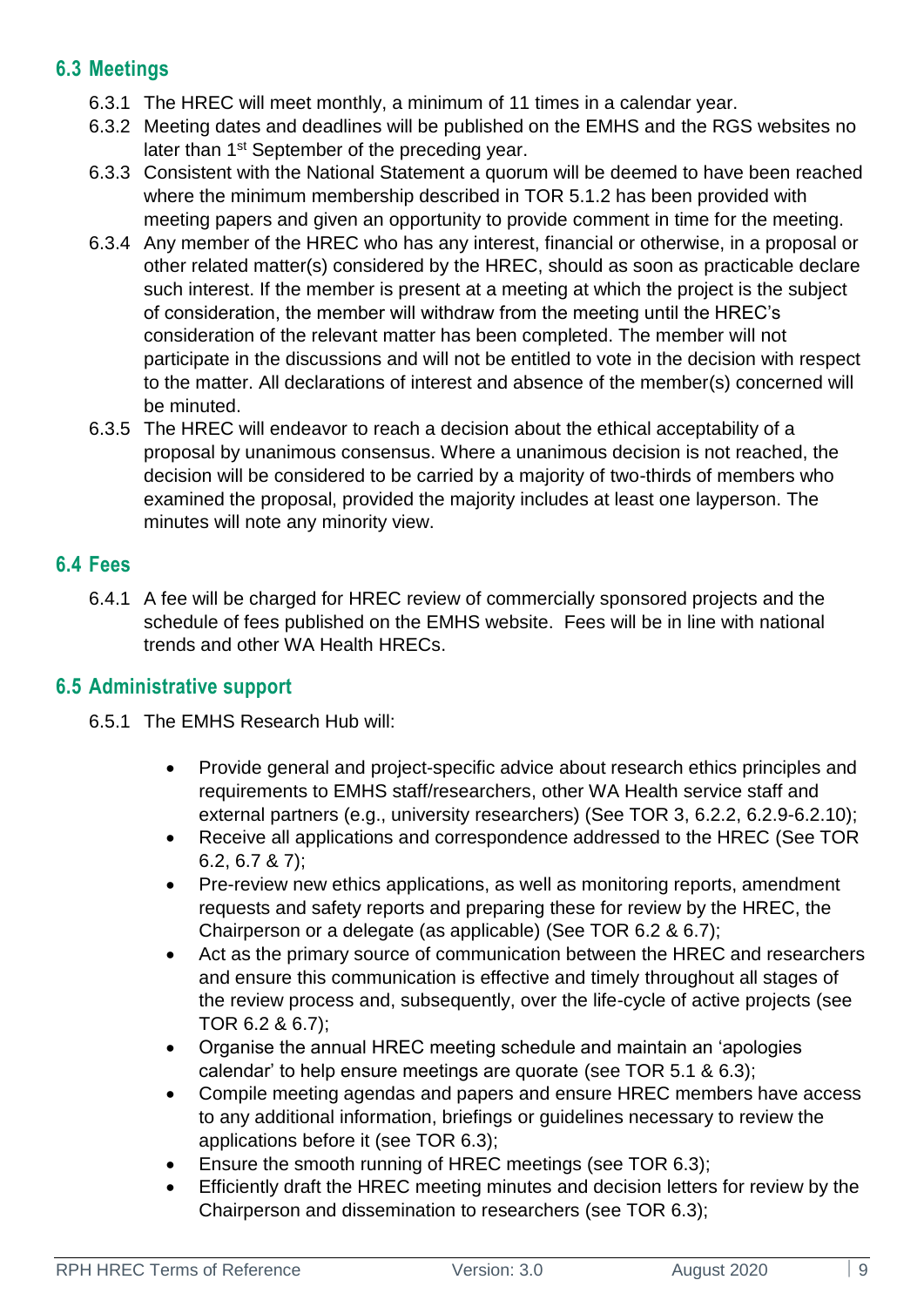- Arrange expert reviews or organise, coordinate and document the operations and decisions of any subcommittees/panels created by the HREC (see TOR 5.1.5 & 6.2.7)
- Maintain HREC records and register of applications (see TOR 6.6);
- Update the EMHS and RGS website records relating to the RPH HREC meetings and procedures (see TOR 6.1);
- Maintain up-to-date HREC member records (see TOR 5.1);
- With the Chairperson regularly review the HREC membership roster and arrange advertisements/expressions of interest for new HREC members (see TOR 5.1);
- Arrange interviews with potential new HREC members and coordinate the appointment, induction and orientation of new members (see TOR 5.4)
- Arrange and coordinate training opportunities for HREC members and keep them up-to-date with legislative or guideline updates relevant to the functions of the HREC (see TOR 5.4.3);
- Compile annual reports to the NHMRC and EMHS and respond to *ad hoc*  requests for reports on HREC operations (see TOR 4.2-4.6).

### **6.6 Records**

- 6.6.1 EMHS Research Hub will prepare and maintain electronic records of the HREC's activities, including agendas and minutes of all meetings and records of actions conducted out-of-session under delegation (see TOR 5.2.7).
- 6.6.2 EMHS Research Hub will prepare and maintain an electronic file for each application received including a copy of the application, and any relevant correspondence including that between the applicant and the HREC.
- 6.6.3 Files will be held securely and confidentially in accordance with the requirements of the *Health Services (Conciliation and Review) Act 1995 (WA)*, *The State Records Act (2000)* and the *Privacy Act-Cwth (1988)*.
- 6.6.4 Records will be held indefinitely in electronic format.
- 6.6.5 EMHS Research Hub will maintain a register of all the applications received and reviewed in accordance with the National Statement.

### **6.7 Post-approval monitoring**

- 6.7.1 The RPH HREC will monitor approved projects in line with Chapter 5.5 of the National Statement by, at a minimum, requiring annual progress and final reports for all projects.
- 6.7.2 As a condition of approval of each project, the HREC will require that investigators immediately report anything that could adversely affect the safety or wellbeing of participants or materially impact on the continued ethical acceptability of the project, including:
	- Proposed amendments to the research protocol, other documents or conduct
	- Unforeseen events that might affect continued ethical acceptability of the project (e.g. significant safety issues or serious breaches of the protocol)
	- Early termination or suspension of the project for any reason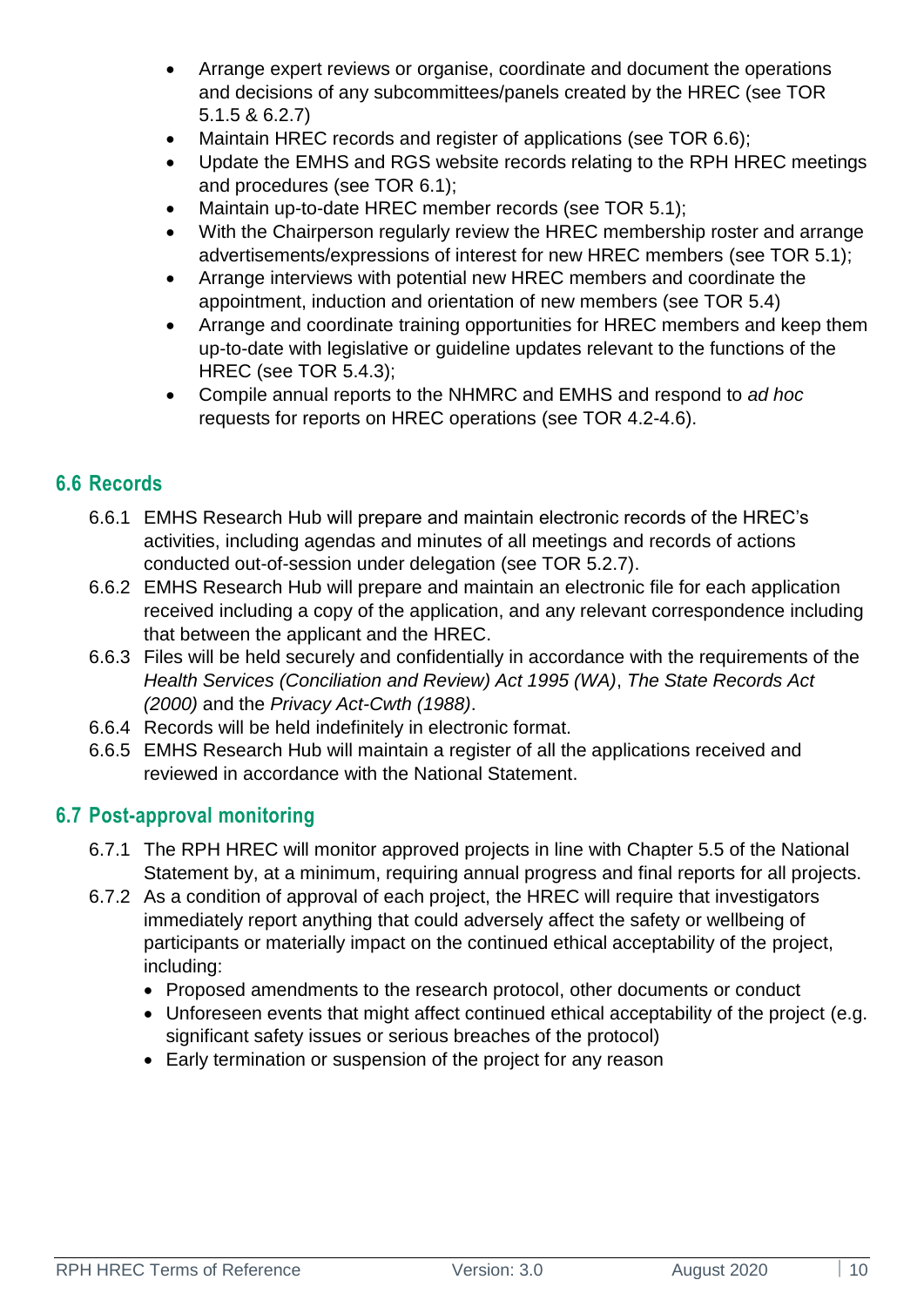# **7. Complaints**

### **7.1 Complaints about the conduct of a research project**

- 7.1.1 Complaints will be handled according to Section 2.18 of the WA Health Research Governance Policy and Procedures (2012). Complaints not related to the conduct of the research project will be referred to the institution at which the research is being conducted/the researcher is employed.
- 7.1.2 Complaints related to the conduct of research project approved by the RPH HREC may be reported directly to the HREC Coordinator or received via the Research Governance Office (RGO) responsible for a site at which the research is being conducted.
- 7.1.3 Complaints may be made in writing or recounted verbally to the HREC Coordinator or RGO. Complainants may choose to remain anonymous.
- 7.1.4 Once the complaint has been received either by the HREC Coordinator or RGO, the details will be entered into the RGS. A letter of acknowledgement will be sent within 7 calendar days to the complainant and a complaint notification letter sent by the HREC Coordinator/RGO to the CPI/Site Principle Investigator (PI) respectively.
- 7.1.5 The HREC will liaise with the relevant site RGO to resolve the complaint promptly. If the complaint is reported directly to the HREC, the Coordinator will inform the RGO at the site where the complaint originated as soon as possible.
- 7.1.6 The HREC Coordinator and Chairperson, along with the RGO, will instigate an investigation of the complaint and its validity, and make a recommendation on the appropriate course of action. This investigation must not take longer than 30 calendar days from the time of the notification of the complaint, unless exceptional circumstances exist. The HREC Coordinator and Chairperson will liaise with, and report to, the HREC as required, either at the next available meeting or out-of-session if the complaint requires an urgent reconsideration of the ongoing ethical acceptability of the project.
- 7.1.7 The outcome will be recorded in the RGS, including the date of review and by whom and any additional information that is required. More information will be requested from the complainant over the course of the investigation if required.
- 7.1.8 Once the complaint has been resolved a letter will be sent from the HREC to the complainant, CPI and RGO within 7 calendar days of the HREC meeting/determination.

### **7.2 Complaints about the HREC review**

- 7.2.1 Complaints about the HREC review process will be handled according to Section 2.18 of the WA Health Research Governance Policy and Procedures (2012).
- 7.2.2 Any concern or complaint must be directed by the CPI to the HREC Chairperson via an RGS complaint form outlining the nature of the concern. The HREC Coordinator will send an acknowledgement of receipt via the RGS within 7 calendar days.
- 7.2.3 The Chairperson will investigate the complaint and its validity, and make a recommendation to the HREC on any necessary action. This investigation must not take longer than 30 calendar days from the time of the notification of the complaint, unless exceptional circumstances exist.
- 7.2.4 The outcome will be recorded in the RGS, including the date of review and by whom and any additional information that is required. More information will be requested from the CPI over the course of the investigation if required.
- 7.2.5 Once the complaint has been resolved a letter will be sent from the HREC to the CPI within 7 calendar days of the HREC meeting/determination.
- 7.2.6 If the CPI is not satisfied with the outcome of the Chairperson's investigation, they can refer the complaint to the EMHS ADCS for review.